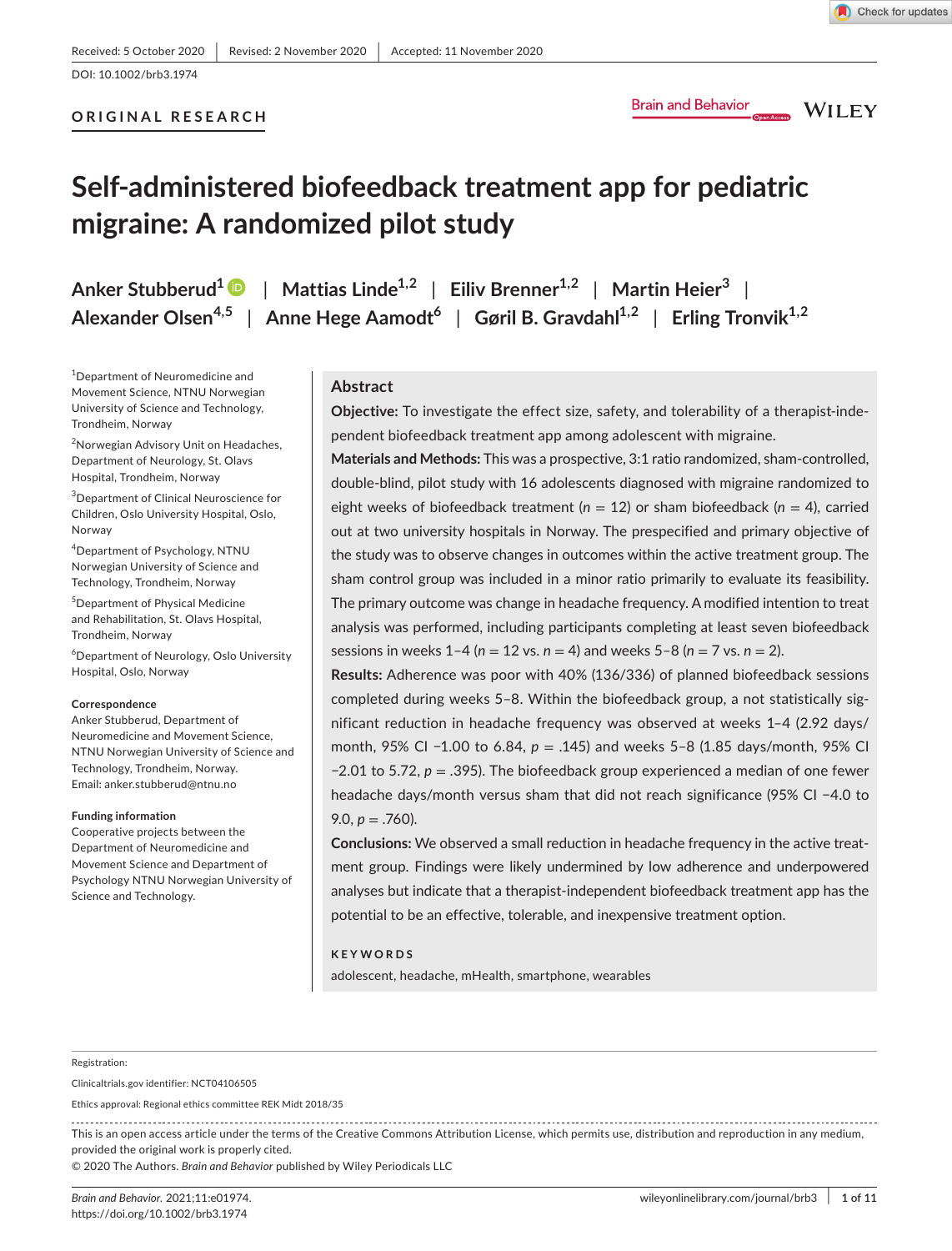# **1** | **INTRODUCTION**

Pediatric migraine is highly prevalent and associated with substantial deterioration of social functioning and mental health (Krogh et al., 2015; Wober-Bingol, 2013). Those in need of prophylactic treatment are faced with few viable options as most pharmacological prophylaxes have limited efficacy or unacceptable adverse effects (El-Chammas et al., 2013; Oskoui et al., 2019; Powers et al., 2017; Termine et al., 2011). However, behavioral therapies, and especially biofeedback, appears to be a suitable treatment option for children and adolescents with headache (Fisher et al., 2018; Stubberud et al., 2016; Trautmann et al., 2006).

During biofeedback, individuals learn to voluntarily modify their bodily reactions through feedback from their own physiological processes. Commonly used physiological parameters are peripheral skin temperature, frontal or trapezius muscle surface electromyographic voltage (SEMG) and blood-volume-pulse (Schwartz & Andrasik, 2017). Traditionally, biofeedback is delivered in a clinic with suited measurement devices and a trained therapist. The therapist assists with the technical use of the measurement devices and provides the user with insights on how to interpret and modify the physiological parameters. Regular biofeedback training reduces central nervous system arousal, renders individuals more resilient to environmental stressors, and ultimately lowers migraine burden (Lehrer & Eddie, 2013; Siniatchkin et al., 2000). Unfortunately, the time-consuming and cumbersome nature of the treatment has resulted in limited population coverage (Penzien et al., 2015).

The rapidly growing use of wearables and smartphone mobile applications (apps) for medical purposes (mHealth) allows for simpler ways of administering biofeedback (Stubberud & Linde, 2018). mHealth poses many potential areas of application in headache medicine, but most of these remains to be explored (Lalloo et al., 2015). Specifically, no app-based biofeedback as prophylaxis for migraine in children and adolescent exists (Minen et al., 2016; Mosadeghi-Nik et al., 2016). To start filling this gap of knowledge, we have validated the use of wearables suited for biofeedback and developed a self-administered therapist-independent biofeedback treatment app for pediatric migraine (Stubberud et al., 2018, 2020).

We hypothesized that treatment with a self-administered biofeedback app could improve migraine burden among adolescents. Based on this we conducted a pilot study with a primary objective to investigate the effect size, safety, and tolerability of a biofeedback treatment app among adolescents with migraine. Secondly, we aimed to evaluate the feasibility of a sham biofeedback app and compare it to the active treatment. The study was intended to guide study design, choice of control group, and sample size calculation for future clinical trials.

# **2** | **METHODS**

# **2.1** | **Study design and participants**

The study was designed as a prospective, 3:1 ratio randomized, sham-controlled, double-blind, pilot study conducted at St. Olavs

Hospital, Trondheim, Norway; and Oslo University Hospital, Oslo, Norway, with planned enrollment from January 2019 to June 2020. The study comprised a four-week baseline period, followed by an eight-week intervention period with either a biofeedback treatment app or a sham biofeedback app. No statistical power calculation was conducted prior to the study. We planned on recruiting 40 participants—to ensure at least 25 in the main intervention group—as this represents a number where further increase in precision with increased sample size is minimal (Johanson & Brooks, 2010). However, recruitment proceeded unexpectedly slow and was terminated prematurely in March 2020 due to the SARS-CoV2 pandemic. Thus, 23 adolescents with migraine were recruited through repeated advertisements at pediatric clinics in the municipality, local mainstream media, social media patient groups, and the intranet at the university hospital in Trondheim. The study was approved by the regional ethics committee (Identifier: 2018/35) and the Norwegian Medicines Agency (Identifier: 18/12060-9). The study was registered at clinicaltrials.gov (Identifier: NCT04106505). The study participants assented to partake in the study, and written informed consent was obtained from their guardians.

Inclusion criteria were (A) age between 12 and 18 years; (B) diagnosis of migraine with or without aura according to the international classification of headache disorders (ICHD-3) (IHS, 2018); and (C) two to eight migraine attacks per month. Exclusion criteria were (A) participant not speaking Norwegian; (B) reduced sensibility, hearing or vision to a degree that impairs proper use of the app; (C) severe psychiatric or neurologic disease and; (D) participant currently using migraine prophylaxis. The rationale for excluding patients on prophylactic treatment or with more than eight migraine attacks per month was to primarily recruit treatment-naïve patients as the proposed treatment is envisioned for widespread use in a primary-care setting.

Eligible participants met with a consultant neurologist or pediatrician with headache expertise to confirm the migraine diagnosis. During baseline, participants were instructed to daily register maximal headache intensity, average headache intensity, functioning in daily activities, and abortive drug consumption in a paper headache diary. After a minimum 28-day baseline period participants were randomly assigned to one of the two intervention groups by a computer-generated block-randomization list. In each block of four, participants had a 75% chance of being allocated to the biofeedback group and a 25% chance of being allocated to the sham group. Participants were asked to download the app and enter a 5-digit number to unlock the app. The 5-digit number was drawn by the enrolling physician sequentially from a list of 40 numbers. One random in every four numbers resulted in downloading a sham version of the app while the other three numbers resulted in downloading the proper biofeedback app. Both versions of the app looked alike and no pattern in the 5-digit number or the randomization list could reveal which version of the app was given. This ensured blinding of participants, healthcare providers and investigators. Blinding of outcome assessors was not possible due to the 3:1 randomization ratio. Breaking of the randomization was performed only after follow-up of the last participant, when the software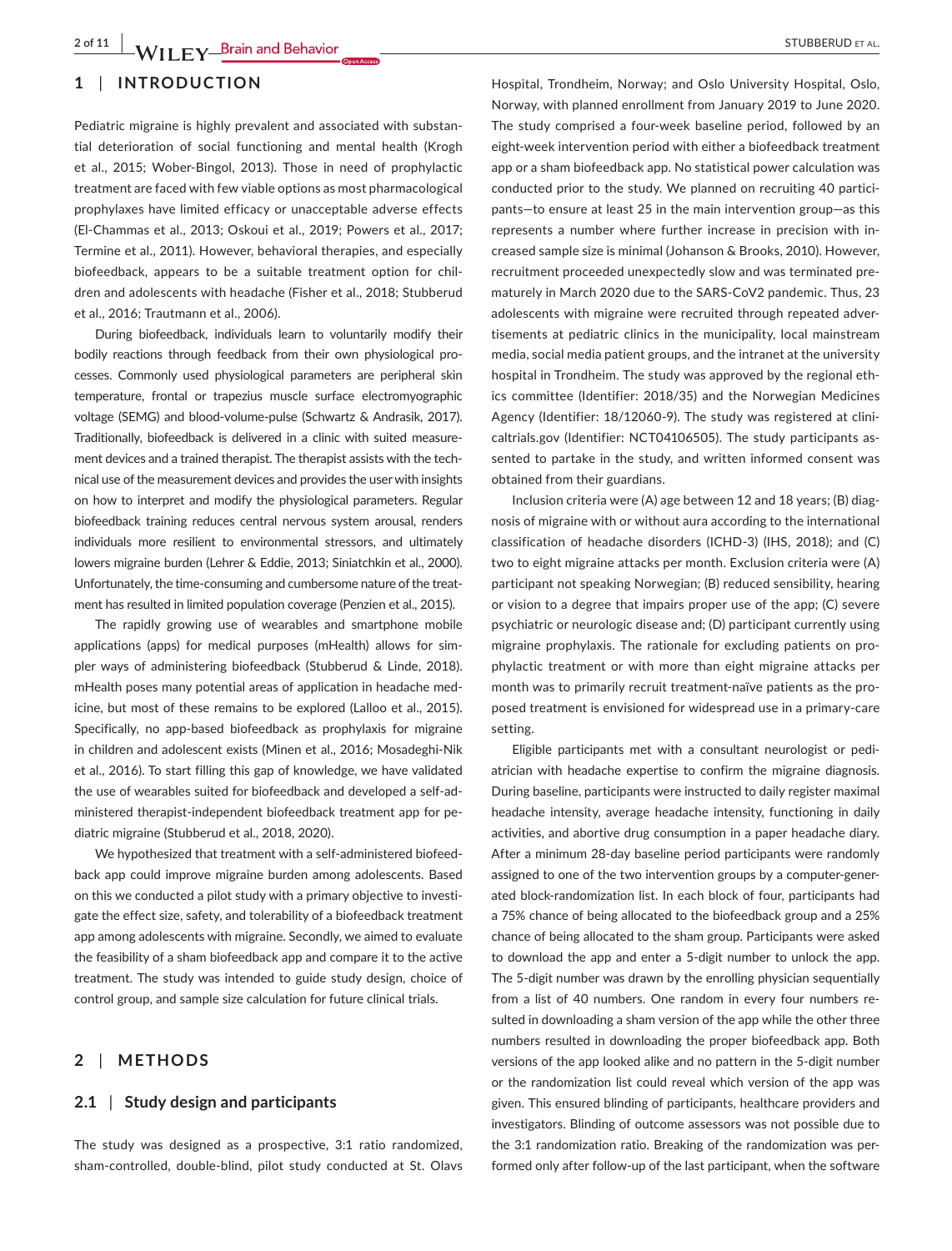developers revealed if the 5-digit number corresponded to the biofeedback or sham version of the app.

During treatment, participants were asked to complete daily headache diary entries (the same questions as in the paper diary) and biofeedback sessions within the app. Participants were also encouraged to contact investigators with inquiries on how to use the equipment, report errors or shortcomings regarding both hardware and software, and take notes of any adverse events (AE) and report these to the researchers. Finally, participants met with one of the researchers at the end of the two-month intervention period for evaluation, adverse event questioning, and to return the equipment.

# **2.2** | **Interventions**

The active treatment arm comprised a self-administered treatment app, including biofeedback training, instructions for self-delivery, and a headache diary. The intervention was developed specifically for adolescents with migraine through a user-involved iterative and incremental design cycle where the choice of biofeedback modalities, instructions and headache diary questions was based on feedback from adolescent users. Details on the development and validation of the intervention are provided in a paper describing the development and usability process (Stubberud et al., 2020). The app gave a push-reminder to complete a headache diary entry and a biofeedback session of 10 min duration daily. Participants were allowed to set a custom daily timepoint for the reminder. The headache diary entry had to be completed to start a biofeedback session. Prior to commencing treatment, participants were given basic information on the rationale behind biofeedback treatment. Participants were instructed that the goal of the biofeedback sessions was to increase skin temperature and decrease heart rate and muscle tension. They were given some basic suggestions on how to complete this, such as lying down to "relax" or specifically focusing on a low heart rate, warm hands, or relaxing their neck and shoulder musculature. However, we aimed to keep the biofeedback training simplistic as possible, relying chiefly on the participants' self-achievable instrumentational conditioning from the biofeedback sensors. They were also given instructions on how to use the equipment and software, and how to complete a biofeedback session. Sham biofeedback was achieved by adding sine-curve fluctuations to the correct feedback signal and thereby partly disrupting the true connection between the input of physiological parameters and the feedback. The looks and contents of the normal app and the sham app were completely similar. The only difference was the internal software algorithm, which was inaccessible to the user and investigators. All participants in both groups were given the same information and instructions. Participants were not instructed in relaxation techniques or stress management techniques. The intervention and sham are described in detail elsewhere (Stubberud et al., 2020).

The biofeedback source signal was produced by wireless wearable sensors measuring muscle tension,fingertemperature, and heart rate. The bipolar surface electromyography sensor (NeckSensor™; EXPAIN AS, Oslo, Norway) was used for measuring SEMG muscle

tension from the upper trapezius muscle fibers. The PASPORT Skin/ Surface Temperature Thermistor Probe, PS-2131 (Pasco, Roseville, CA, USA) was held between the index finger and thumb of the right hand to measure finger temperature. The MIO Fuse™ (Mio Global, Physical Enterprises) photoplethysmography heart rate wristband was used to measure heart rate over the dorsal aspect of the left wrist. Heart rate, rather than the more commonly used heart rate variability, was chosen as one of the physiological measurements as it is easily accessible and readily interpretable in a therapist-independent setting. All sensors transmitted signals via Bluetooth® Smart/4.0 to an iPhone® 6 or newer.

# **2.3** | **Outcomes**

The primary outcome was change in the frequency of headache days from baseline to end of treatment. Secondary outcomes were responder rate (more than 50% reduction in headache frequency); change in maximal and average pain intensity recorded on a ordinal 4-point scale ( $0 =$  no headache,  $3 =$  severe headache); change in functioning in daily activities recorded on a ordinal 4-point scale  $(0 = no$  problems with daily activities,  $3 =$  severe problems with daily activities); change in number of days with abortive drug consumption; and AEs. Participants were asked specifically to report any skin reactions, nausea and dizziness, and any additional AEs were recorded.

Headache-related functioning in daily activities and average pain intensity was not prespecified in the protocol and was included in the headache diary prior to enrollment as per trial guideline recommendations (Tfelt-Hansen et al., 2012). While the prespecified and primary objective of this pilot study was to observe the outcomes *within* the biofeedback group only, we also conducted post hoc comparative analyses of outcomes *between* the two groups. We also conducted a second post hoc response rate analysis, changing the response threshold to 30% or greater reduction in headache frequency. This was deemed suitable as none of the participants had a baseline headache frequency below 3 days per week. Finally, we included a post hoc analysis of mean change in biofeedback physiological parameters from the start to the end of sessions. Apart from these post hoc analysis alterations, the trial was conducted according to the original protocol.

# **2.4** | **Data management and statistical analyses**

This is the first analysis of data collected in this study. The analysis was conducted after all patients completed the final visit or terminated participation in order to maintain blinding. At all visits, data were collected and recorded on a paper clinical report form. Paper headache diaries were collected at the end of the baseline period. Baseline headache data was calculated from the last 28 days of the baseline period. The SEMG, temperature, and heart rate measurements for each biofeedback session, along with headache diary data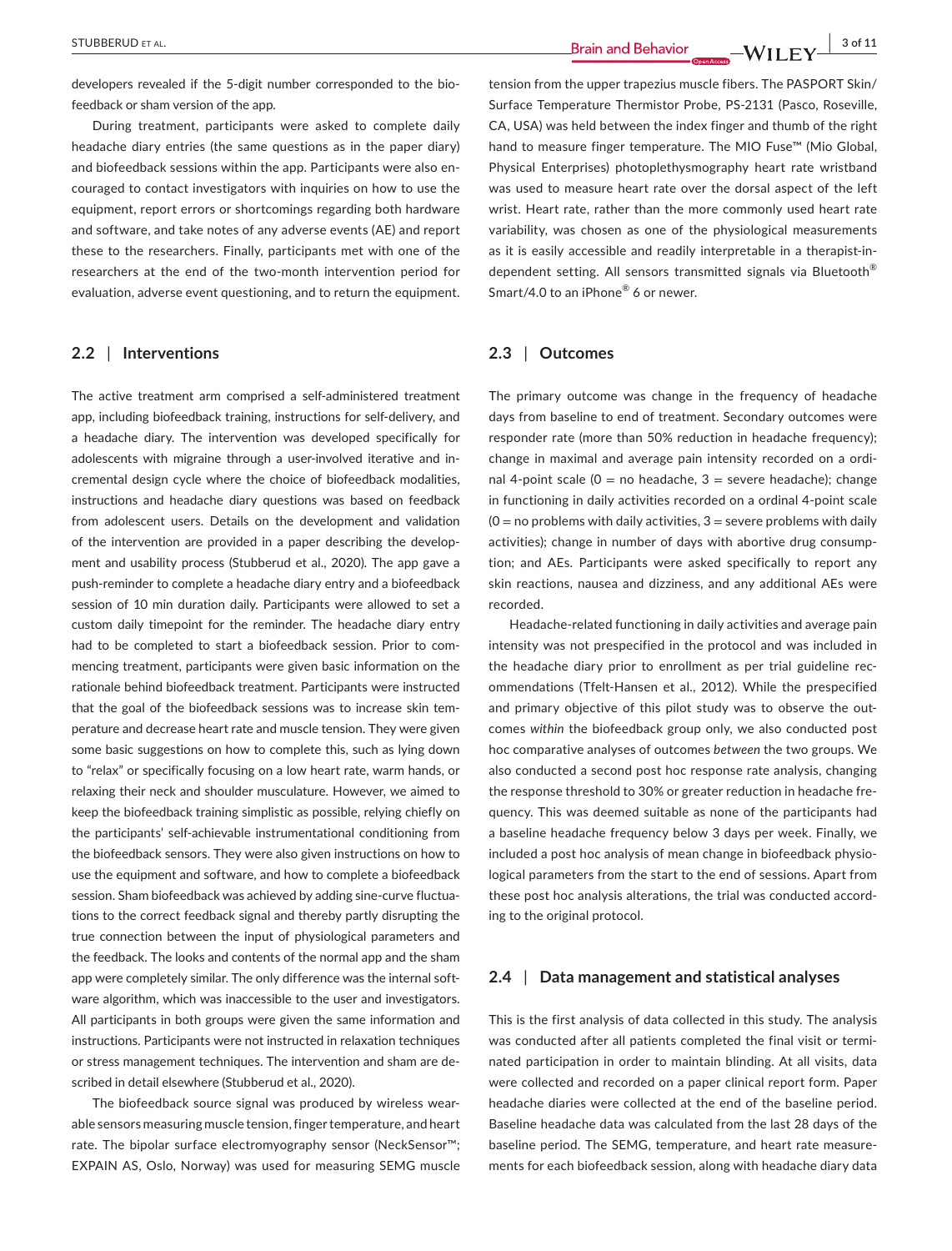**4 of 11 |**  STUBBERUD et al.

were transferred daily to a secure database. A priori we planned to conduct an intention to treat (ITT) analysis of all randomized patients comparing baseline data to the last 28 days (weeks 5–8) of treatment. However, because several participants did not complete any biofeedback sessions during weeks 5–8 (and thus did not receive treatment and had no headache diary entries) and to avoid imputing data, we conducted a modified ITT (mITT) analysis. To be included in the mITT analysis participants were required to have completed at least 7 of the planned 28 headache diary entries in weeks 5–8. Because all participants completed at least seven biofeedback sessions and headache diary entries during weeks 1–4, we also included an analysis comparing baseline to weeks 1–4. We used only available data in the analyses with no imputation of data.

Adherence was evaluated as the proportion of completed treatment sessions and headache diary entries (out of 56 planned sessions in the eight weeks following treatment start). The mean SEMG, temperature, and heart rate measurements from the first and last minute of sessions lasting more than five minutes were summarized. We also calculated the median of the ten largest values, the median of the ten smallest values, and the overall mean for the SEMG, temperature, and heart rate recordings from each biofeedback session. The latter data were visualized by plotting the average value across all individuals for each completed session with a moving average smoothing function with a window width of three sessions.

Data were reported as means, standard deviations (*SD*), medians, and interquartile ranges (IQR). Within-group changes were analyzed with a two-tailed Wilcoxon signed rank test and summarized with mean differences (MD) with 95% confidence intervals (CI). A twotailed Mann–Whitney U test was used to compare changes in outcomes between the two groups and median effect estimates with 95% CI were produced with the Hodges-Lehman estimator. Finally, to analyze for changes in the physiological measurements between the start and end of biofeedback sessions we performed a two-tailed paired *t*-test and summarized the findings using MDs with 95% CI. Normality assumptions were based on visual inspection of histograms. *p*-values were evaluated at the .05 significance level.

All statistical analyses and figures were made with Python (v.3.7.7, Python Software Foundation) with the following open-source packages: matplotlib v.3.2.1, NumPy v.1.18.2, pandas v.0.20.3, PyNonpar v.0.2.0, scipy v.1.4.1, and seaborn v.0.10.0.

# **3** | **RESULTS**

Twenty-three participants were recruited, 18 from St. Olavs University Hospital and five from Oslo University Hospital. Seven participants were excluded or dropped out during the baseline period, and 16 patients were randomized (reasons for exclusion in Figure 1). Twelve participants were randomized to the biofeedback group and four were randomized to the sham group. All randomized participants were analyzed at weeks 1–4. Seven participants in the biofeedback group and two in the sham group were analyzed at weeks 5–8. Participant demographics are provided in Table 1. Overall, the proportion 79%

(353/448) of planned headache diary entries were completed during weeks 1–4 and 48% (214/448) were completed during weeks 5–8. In the biofeedback group, 58% (196/336) of planned biofeedback sessions were completed during weeks 1–4 and 40% (136/366) were completed during weeks 5–8. In the sham group, 65% (73/112) of planned biofeedback sessions were completed during weeks 1–4 and 30% (34/112) were completed during weeks 5–8. Three out of four participants allocated to the sham group believed they received sham treatment, whereas one of the participants in the biofeedback group believed they received sham treatment.

### **3.1** | **Outcomes in the biofeedback group**

A not statistically significant mean reduction in headache frequency of 2.9 days/month (95% CI −1.0 to 6.8, *p* = .145) was reported during weeks 1–4. A not statistically significant mean reduction in headache frequency of 1.9 days/month (95% CI −2.0 to 5.7, *p* = .395) was reported during weeks 5–8. No statistically significant changes in maximal headache intensity, average headache intensity, headache-related daily functioning, or abortive drug consumption were observed within the biofeedback group (Table 2). In the biofeedback group, 4 out of 12 (33%) participants were considered responders at weeks 1–4, and 2 out of 7 (29%) participants were considered responders at weeks 5–8. Moreover, 9 out of 12 (75%) participants experienced ≥30% reduction in headache frequency during weeks 1–4 and 2/7 (29%) experienced a ≥30% reduction in headache frequency during weeks 5–8.

## **3.2** | **Between-group comparisons**

No statistically significant difference in change in headache frequency between the two groups was reported during weeks 1–4 (0.5 headache days/month, 95% CI −9.0 to 16.0, *p* > .999), and weeks 5–8 (−1.0 headache days/month, 95% CI −9.0 to 4.0, *p =* .760). There was no statistically significant difference between the two groups in any of the secondary outcomes (Table 3).

# **3.3** | **Physiological measurements**

Table 4 summarizes the physiological measurements at the biofeedback session start and session end in the biofeedback group. Within sessions, participants achieved a statistically significant increase in finger temperature (4.4° Celsius; 95% CI 4.0 to 4.8; *p* < .001), increase in heart rate (5.6 beats per minute; 95% CI 3.3 to 8.0;  $p <$  .001), and reduction in SEMG voltage (15.1 millivolts; 95% CI 6.6 to 23.7;  $p = .0006$ ). Across all sessions, we observed a slightly increasing trend in maximum finger temperature, and a slightly decreasing trend in minimum heart rate and maximum muscle tension. Figure 2 visualizes the SEMG, temperature and heart rate measurements across all sessions in the biofeedback group.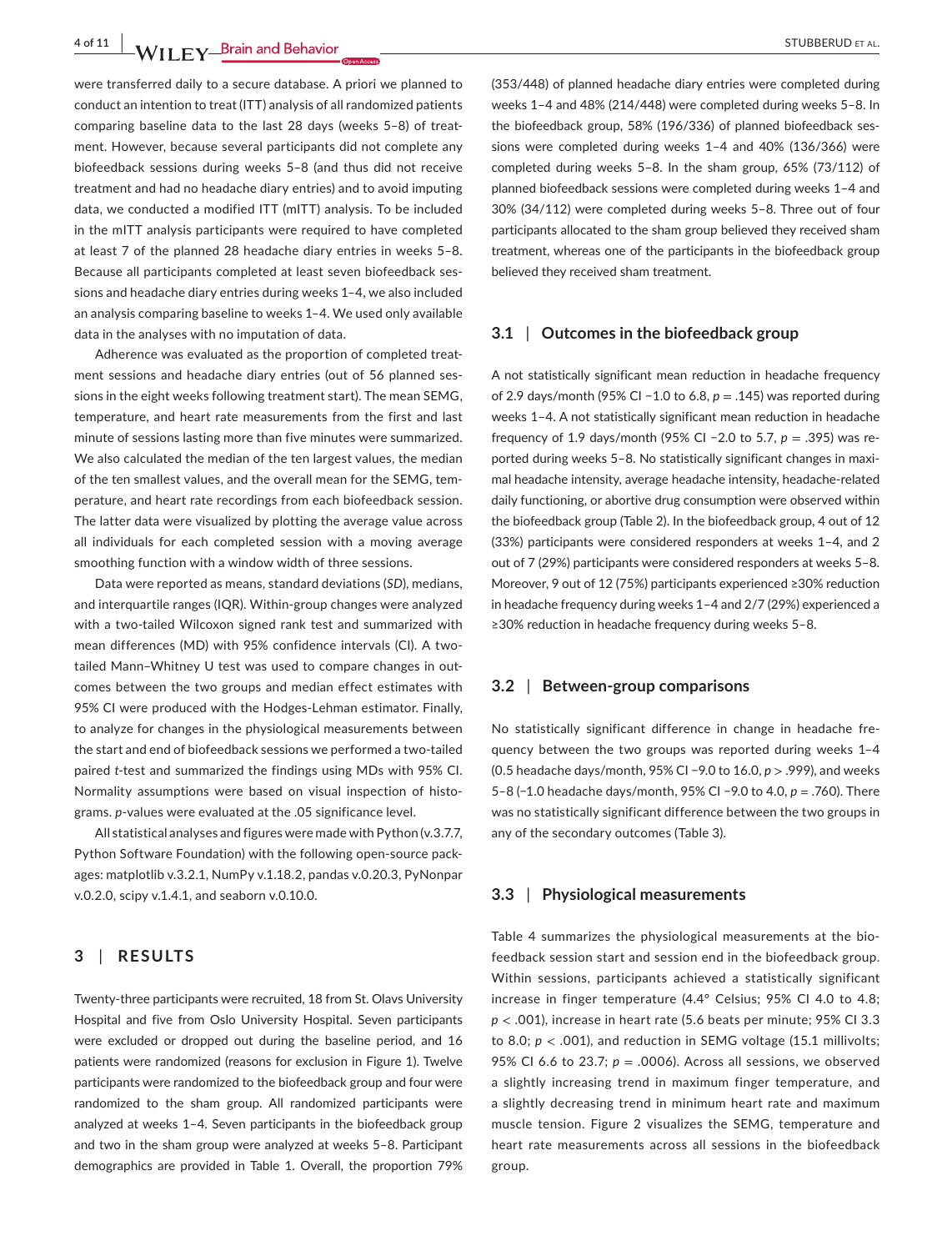

**FIGURE 1** CONSORT flow diagram

# **3.4** | **Safety and tolerability**

One single AE was reported by a participant experiencing a mild skin rash related to the SEMG electrode patch. The rash lasted for a week without treatment. None of the other prespecified AEs were reported.

# **4** | **DISCUSSION**

# **4.1** | **Principal findings**

To the best of our knowledge, this is the first trial investigating the use of a mHealth biofeedback intervention designed specifically for migraine in adolescents. Overall, the study suffered from attrition, difficulties in the recruitment process and prematurely

terminated data collection due to the SARS-CoV-2 pandemic. No statistically significant reduction in headache frequency in the active treatment group or superiority over sham was observed. Still, several patients experienced a meaningful reduction in headache frequency, and the intervention was nearly free of AEs. The findings should be used as guidance in planning and designing future studies of therapist-independent app-based biofeedback treatment.

# **4.2** | **Interpretation**

Meta-analyses have found that biofeedback is effective in treating pediatric migraine, at least when compared to a waiting list control (Fisher et al., 2018; Stubberud et al., 2016). Treatment effect is typically in the range of 35%–50% reduction in headache frequency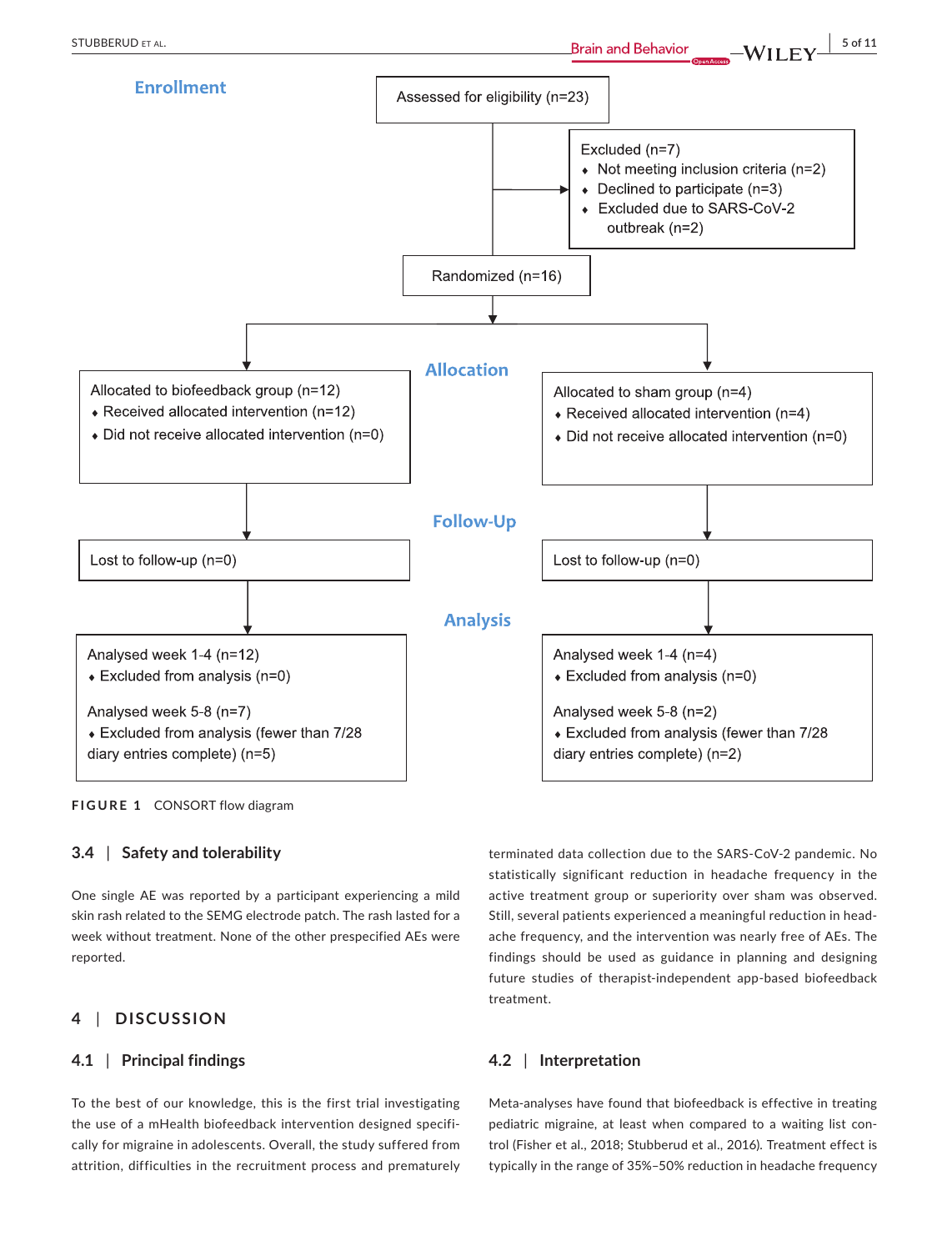#### **TABLE 1** Participant demographics

|                                                    | <b>Biofeedback group</b><br>$(n = 12)$ | Sham group<br>$(n = 4)$ |
|----------------------------------------------------|----------------------------------------|-------------------------|
| Age, mean $\pm$ SD (range)                         | $15 \pm 2(13 - 18)$                    | $14 \pm 2(12 - 16)$     |
| Female, n (%)                                      | 10 (83%)                               | 1(25%)                  |
| Migraine aura, $n$ (%)                             | 9(75%)                                 | 2(50%)                  |
| Other headache disorders                           |                                        |                         |
| TTH, $n$ $%$                                       | 8 (67%)                                | 3(75%)                  |
| $MOH, n(\%)$                                       | 1(8%)                                  | 1(25%)                  |
| Tried triptans, n (%)                              | 9(75%)                                 | 3(75%)                  |
| Tried migraine<br>pharmacoprophylaxis,<br>$n (\%)$ | 3(25%)                                 | 1(25%)                  |

(Penzien et al., 2002). In this study, we observed an approximate 20% reduction in headache frequency, which is lower than the typical treatment effect. Several factors may contribute to understanding why we observed a limited treatment effect that was not statistically significant.

Firstly, the nature of the biofeedback intervention used in the present study was quite different from traditional biofeedback. Usually, the treatment is administered as a "treatment package" with regular therapist contact sessions and combined with adjunctive behavioral therapies such as relaxation and stress management. The therapist aids the user in achieving the "correct" self-control, and the treatment package promotes several of the nonspecific effects seen with biofeedback, such as expectancy, conditioning, and regular contact and procedural repetitions (Autret et al., 2012). In the present study, participants were given a very minimalistic intervention, only consisting of a brief introduction to the concept of biofeedback and brief instructions on how to use the equipment and perform a session. Thereafter, learning self-control was entirely based on operant conditioning from the feedback instruments. Participants appeared to quickly learn to increase temperature and lower muscle tension within biofeedback sessions. However, there was no clearly evident improvement across sessions, and we also observed a paradoxical increase in heart rate within sessions. A real-world therapist could potentially have helped to modulate the self-control toward the assumed "correct" state, which is hypothesized to predict positive outcomes (Lisspers et al., 1992). Moreover, the absence of therapist contact and adjunctive therapies may have led a reduction in the nonspecific effects, further explaining the limited treatment effect (Autret et al., 2012). Even though previous studies have found that limited-contact biofeedback may be as efficacious as traditional biofeedback (Burke & Andrasik, 1989; Guarnieri & Blanchard, 1990; Scharff et al., 2002), these still employed much more comprehensive treatment packages than was used in the present study. On the other hand, a more similar study, investigating the effect of one single biofeedback training session, followed by self-directed practice sessions observed a reduction in headache frequency from 12.9 to 9.7 days/months, which is more in line with our findings (Powers et al., 2001).

Secondly, the adherence rate to biofeedback treatment in the present study was low, potentially resulting in reduced treatment effects. A systematic review found that the adherence to behavioral interventions among children varied between 52% to 86% (Ramsey et al., 2014). This is superior to what we observed, especially in weeks 5–8. There are no clear estimates of how much adherence influences treatment outcome, but lower adherence is believed to undermine the efficacy of behavioral interventions (Gewirtz & Minen, 2019). A study of app-based progressive muscle relaxation as a prophylactic treatment for migraine in adults found that highly adherent users (defined as two or more session per week) had a significantly greater reduction in headache frequency than users with low adherence (Minen et al., 2019). This supports our findings, where the reduction in headache frequency in the biofeedback group was greatest in weeks 1–4, the period where adherence was the highest.

Thirdly, the limited data in the study likely means that there was insufficient power to detect a statistically significant change in headache frequency. A priori we planned to recruit 40 participants, to ensure at least 25 in the biofeedback group. This is twice the number that was allocated to biofeedback treatment, and a larger sample size may indeed have revealed a statistically significant reduction in headache frequency. Still, it is unlikely that the prespecified sample size would have had the power to detect a difference between the active treatment and sham.

Finally, issues with the use of sham control and identification of therapeutic gains in studies of biofeedback are important to discuss. Studies have found that the biofeedback per se does not necessarily influence treatment effect (Mullinix et al., 1978), in line with the notion that headache improvement by biofeedback is mainly driven by nonspecific effects (Autret et al., 2012). It has even been shown that instrumental conditioning in the opposite direction than what is hypothesized to lead to headache improvement—that is, hand-cooling rather than hand-warming—produces similar treatment effects (Scharff et al., 2002). The sham group in our study experienced a reduction in headache frequency, suggesting that the improvement in all clinical outcomes is caused by placebo and regression to the mean, and supporting the notion that there is no significant therapeutic gain (Nestoriuc & Martin, 2007). Still, the choice to conduct the study as a randomized sham-controlled trial was mainly to evaluate the suitability and feasibility of such a sham. The fact that the sham was only a partial disruption of the biofeedback signal and that the adherence to sham in the first four weeks of treatment was high suggests that the sham signal may be "too similar" to true biofeedback, thus producing a treatment effect. This idea is further solidified by the fact that the physiological changes within and across biofeedback sessions were comparable in the verum and sham groups. With these considerations in mind, the sham intervention could be considered an active comparator and explain the small difference in treatment effects observed between the two groups.

Even though this study failed to demonstrate a convincing treatment effect of app-based biofeedback treatment we believe there is a rationale for continued research. Firstly, the mobile setup and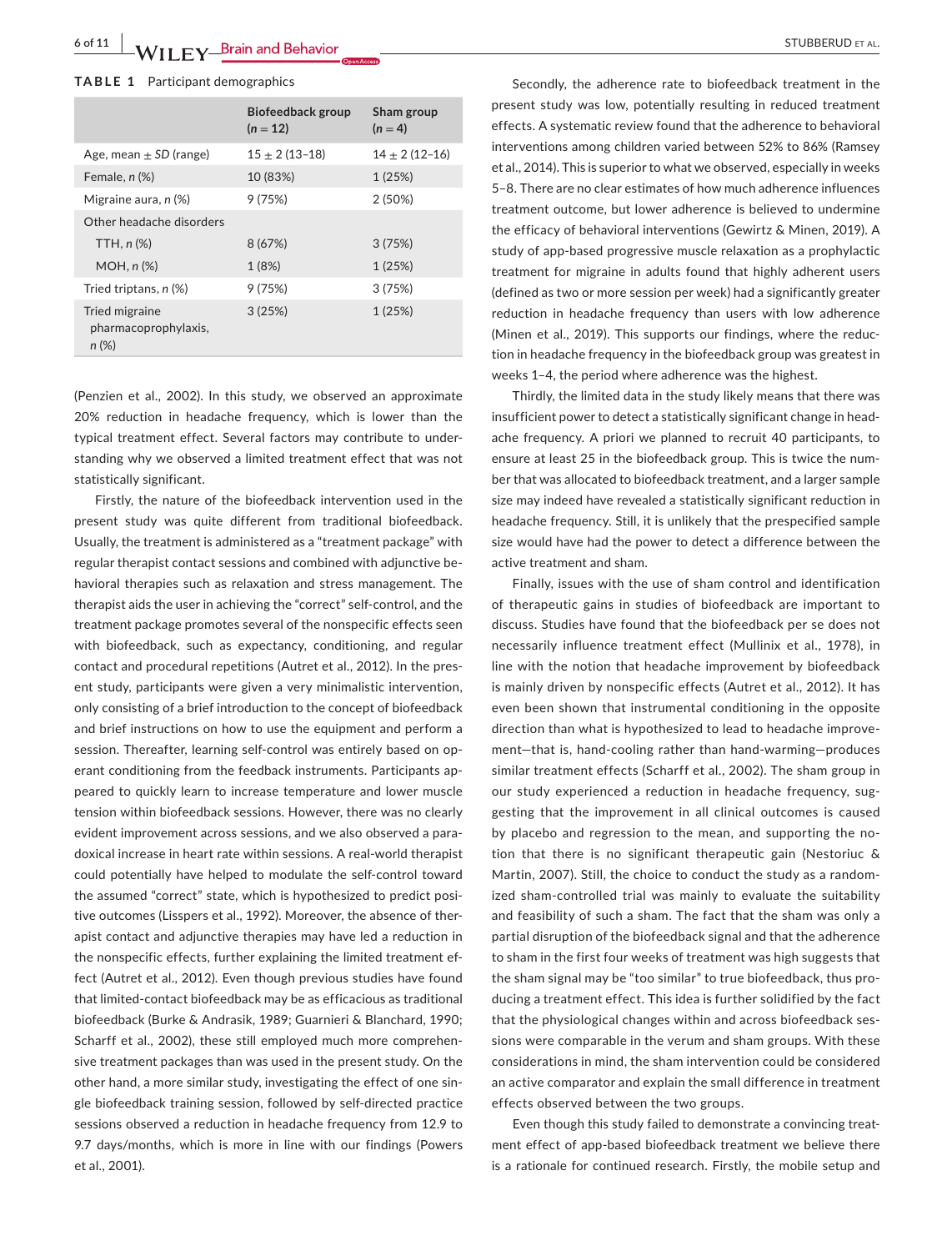| ׇ֠                                 |
|------------------------------------|
|                                    |
|                                    |
|                                    |
| 1                                  |
|                                    |
| Į                                  |
|                                    |
|                                    |
|                                    |
| Ę                                  |
|                                    |
| l                                  |
|                                    |
| l                                  |
| l                                  |
| 5                                  |
|                                    |
|                                    |
| ׇ֚֕֕֡                              |
| I                                  |
| í                                  |
| Ì                                  |
|                                    |
| I<br>١                             |
| j                                  |
| י<br>ו<br>l                        |
| $\overline{\phantom{a}}$           |
|                                    |
| $\overline{\phantom{a}}$<br>ı      |
|                                    |
| Ï                                  |
|                                    |
|                                    |
|                                    |
|                                    |
| l                                  |
|                                    |
|                                    |
|                                    |
| ı                                  |
|                                    |
|                                    |
| í                                  |
|                                    |
| ׇ֚֕֡<br>Ĺ                          |
|                                    |
|                                    |
| l<br>ׇ֚֘                           |
|                                    |
|                                    |
| l                                  |
|                                    |
|                                    |
| ¢<br>J                             |
| l<br>I<br>l                        |
| $\overline{\phantom{a}}$<br>Y<br>I |
| 1<br>ı                             |
| ı                                  |

|                                                                                       |                           | 12)<br>Baseline $(n =$          | Week 1-4<br>$(n = 12)$         | Week 5-8<br>$(n = 7)$          | Baseline versus weeks 1-4, MD (95% CI);<br>p-value                                                                        | Baseline versus weeks 5-8, MD<br>(95% Cl); p-value      |
|---------------------------------------------------------------------------------------|---------------------------|---------------------------------|--------------------------------|--------------------------------|---------------------------------------------------------------------------------------------------------------------------|---------------------------------------------------------|
| Headache frequency                                                                    | Median (IQR)<br>Mean (SD) | $10.0(7.0 - 14.0)$<br>11.2(5.5) | $8.0(4.5 - 14.0)$<br>8.2(6.0)  | $8.0(5.5 - 14.0)$<br>9.6 (7.3) | $-2.9$ (95% CI $-6.8$ to 1.0); $p = .145$                                                                                 | $-1.9$ (95% CI $-5.7$ to 2.0); $p = .395$               |
| Maximum intensity                                                                     | Median (IQR)<br>Mean (SD) | $1.7(1.7-1.9)$<br>1.9(0.5)      | $1.8(1.4 - 1.9)$<br>1.5(0.8)   | $2.0(1.7-1.9)$<br>1.7(0.8)     | $-0.3$ (95% CI $-1.0$ to 0.4); $p = .754$                                                                                 | $-0.1(95\% \text{ CI} - 0.8 \text{ to } 0.6); p = .735$ |
| Average intensity                                                                     | Median (IQR)<br>Mean (SD) | $1.5(1.4 - 1.7)$<br>1.5(0.3)    | $1.4(1.2 - 1.7)$<br>1.2(0.7)   | $1.6(1.2 - 1.7)$<br>1.4(0.7)   | $-0.2$ (95% CI $-0.7$ to 0.3); $p = .347$                                                                                 | $-0.1(95\% \text{ CI} - 0.9 \text{ to } 0.6); p = .735$ |
| Daily functioning                                                                     | Median (IQR)<br>Mean (SD) | $1.0(1.0 - 1.0)$<br>1.0(0.0)    | $1.0(1.0 - 1.0)$<br>0.8(0.4)   | $1.0(1.0-1.0)$<br>0.9(0.4)     | $-0.2$ (95% CI $-0.4$ to 0.1); $p = .157$                                                                                 | $-0.1$ (95% CI $-0.5$ to 0.2); $p = .317$               |
| Abortive drug consumption Median (IQR)                                                | Mean (SD)                 | $6.5(2.8 - 10.0)$<br>7.2(6.0)   | $3.0(1.0 - 10.0)$<br>4.2 (4.2) | $7.0(4.0 - 10.0)$<br>6.7(4.6)  | $-3.1(95\% \text{ CI} -6.9 \text{ to } 0.7); p = .092$                                                                    | $-1.9$ (95% CI $-6.8$ to 3.1); $p = .446$               |
| Note: The two rightmost columns show the mean difference with 95%<br>versus baseline. |                           |                                 |                                |                                | confidence intervals and p-values of a two-tailed Wilcoxon signed rank test comparing outcomes at weeks 1-4 and weeks 5-8 |                                                         |

**EXTUBBERUD ET AL.** 7 of 11

self-administration allow for widespread biofeedback use. This may help overcome the limited use because of its time- and resource-de manding nature. Secondly, the treatment has a significant cost benefit over traditional biofeedback. The total consumer price will likely be constituted of only a one-time purchase of sensors (likely in the magnitude of €100–300 based on similar available technol ogy), and no regular consultation costs. The consumer price may be even lower as the setup is easily adaptable to already existing wearables the user may have at home. Finally, the treatment has a highly beneficial AE profile. Only one case of AEs was observed, and previous studies using the same setup observed similar AE profiles (Stubberud et al., 2018, 2020). This is superior to the most commonly used prophylactic drugs, which all have several AEs in the pediatric population.

There are several measures that should be considered for fu ture iterations and studies of the similar app-based biofeedback treatments. The intervention should include more comprehensive instructions, guidance during biofeedback sessions, and even ad junctive therapies such as relaxation. Such features should be intel ligently implemented into the app to ensure therapist-independence and may facilitate the effect of the treatment packages observed in traditional biofeedback. In addition, measures should be taken to keep adherence high through means such as regular reminders, motivation, and gamification (Pramana et al., 2018). These measures to increase adherence could be improved through real-time track ing of back-end data, with customized feedback to individual users based on their performance. Next, the use of a sham control group should be carefully considered. As we experienced in this study, it is difficult to create a biofeedback sham that accurately mimics the effects of a proper placebo. A more fruitful approach might be to show noninferiority compared to the most commonly used prophy lactic medications, and the study should be powered to detect small treatment effects.

#### **4.3**  | **Study limitations**

Abbreviations: CI, confidence interval; IQR, interquartile range; MD, mean difference; *SD*, standard deviation.Abbreviations: CI, confidence interval; IQR, interquartile range; MD, mean difference; SD, standard deviation

The main limitation of this study is the small sample size. This has clearly reduced the precision of our estimates and limited interpret ability of clinical outcomes both in the biofeedback and sham groups. Slow recruitment leading to a low sample size may be explained by the general under-diagnosis of migraine in the pediatric population and incorrect choice of recruitment channels (Krogh et al., 2015). In addition to the small sample size, the study suffered from attrition and missing data. Several participants were excluded or declined to participate, and the overall adherence was low resulting in missing data, which further decrease confidence in our estimates.

#### **4.4**  | **Conclusion**

In this study, we observed a small reduction in headache frequency in the active treatment group that was not statistically significant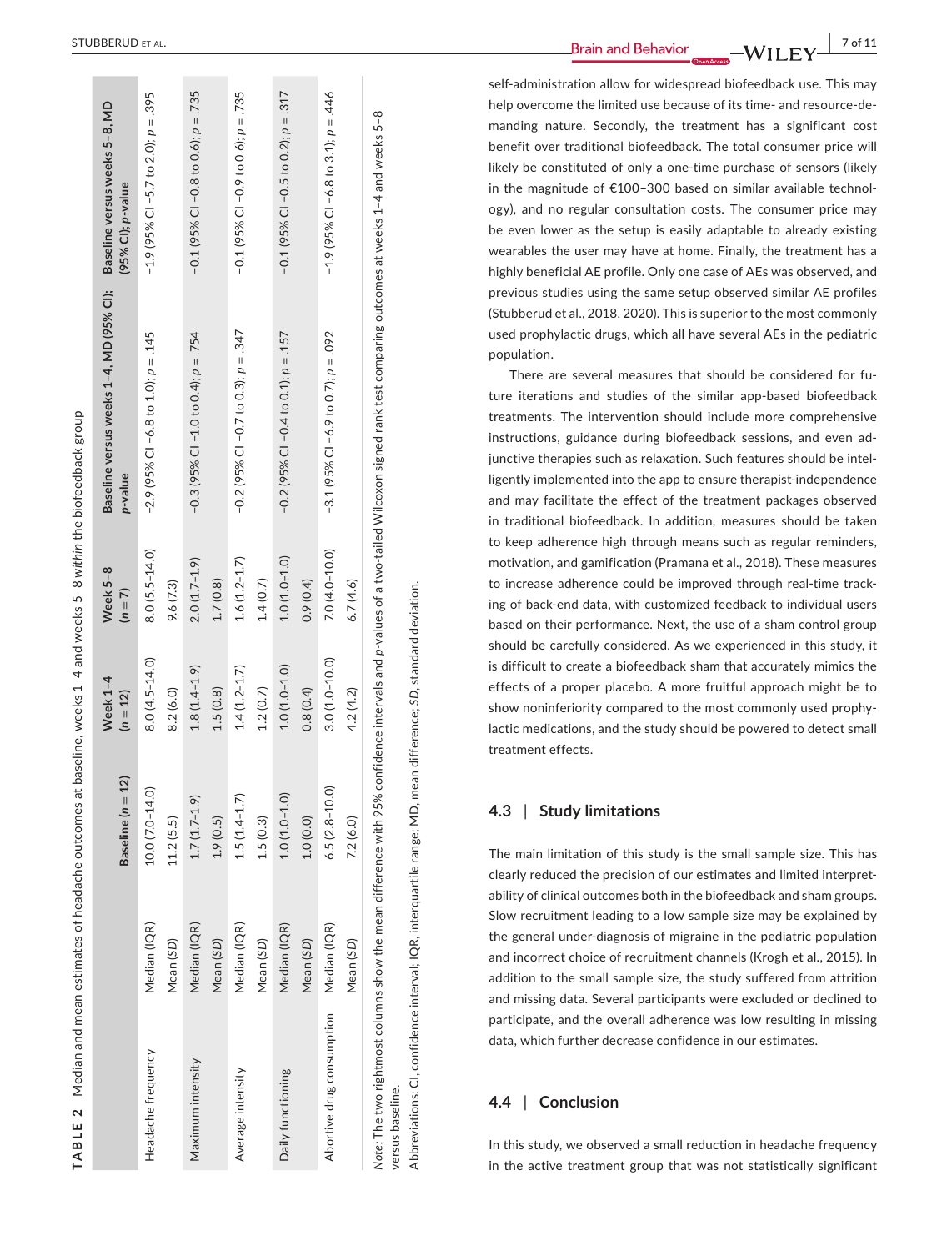**TABLE 3** Changes in headache outcomes in the biofeedback group vs. sham group at weeks 1–4 and weeks 5–8

|                                                                                      | Group      | Baseline, median<br>(IQR)  | Median change score at<br>weeks $1-4$ (IQR) | Hodges-Lehmann estimate of effect size<br>week 0 vs. week 4 (95% CI); p-value |
|--------------------------------------------------------------------------------------|------------|----------------------------|---------------------------------------------|-------------------------------------------------------------------------------|
| mITT between-group comparison baseline vs. weeks 1-4 (BFB $n = 12$ ; sham $n = 4$ )  |            |                            |                                             |                                                                               |
| Headache frequency                                                                   | <b>BFB</b> | 10.0 (7.0 to 14.0)         | $-4.0$ ( $-6.2$ to $-3.8$ )                 | 0.5 (95% CI -9.0 to 16.0); <.999                                              |
|                                                                                      | Sham       | 12.5 (8.2 to 18.2)         | $-3.0$ ( $-9.8$ to 1.2)                     |                                                                               |
| Maximum intensity                                                                    | <b>BFB</b> | 1.7 (1.7 to 1.9)           | $-0.1$ ( $-0.3$ to 0.3)                     | 0.1 (95% CI - 0.6 to 0.6); .585                                               |
|                                                                                      | Sham       | $2.2$ (2.0 to 2.3)         | $-0.2$ ( $-0.3$ to $-0.1$ )                 |                                                                               |
| Average intensity                                                                    | <b>BFB</b> | $1.5(1.4 \text{ to } 1.7)$ | $-0.1$ ( $-0.3$ to 0.1)                     | $-0.2$ (95% CI $-0.8$ to 0.3); .303                                           |
|                                                                                      | Sham       | $1.5(1.3 \text{ to } 1.8)$ | $0.1$ (-0.0 to 0.2)                         |                                                                               |
| Daily functioning                                                                    | <b>BFB</b> | 1.0(1.0 to 1.0)            | $0.0$ (0.0 to 0.0)                          | 0.0 (95% CI 0.0 to 0.0); .46                                                  |
|                                                                                      | Sham       | 1.0(1.0 to 1.0)            | $0.0$ (0.0 to 0.0)                          |                                                                               |
| Abortive drug                                                                        | <b>BFB</b> | 6.5 (2.8 to 10.0)          | $-4.0$ ( $-7.5$ to 0.5)                     | -5.0 (95% CI -10.0 to 3.0); .301                                              |
| consumption                                                                          | Sham       | 3.0 (1.0 to 5.0)           | $-0.5$ ( $-1.0$ to 1.2)                     |                                                                               |
|                                                                                      |            |                            |                                             |                                                                               |
|                                                                                      | Group      | Baseline, median<br>(IQR)  | Median change score at<br>weeks 5-8 (IQR)   | Hodges-Lehmann estimate of effect size<br>week 0 vs. week 8 (95% CI); p-value |
| mITT between-group comparison baseline vs. weeks $5-8$ (BFB $n = 7$ ; sham $n = 2$ ) |            |                            |                                             |                                                                               |
| Headache frequency                                                                   | <b>BFB</b> | 9.0 (7.0 to 15.0)          | $-1.0$ ( $-4.0$ to 0.5)                     | $-1.0$ (95% CI $-9.0$ to 4.0); .760                                           |
|                                                                                      | Sham       | 7.5 (6.8 to 8.2)           | $0.0$ (-0.5 to 0.5)                         |                                                                               |
| Maximum intensity                                                                    | <b>BFB</b> | $1.7(1.7 \text{ to } 1.9)$ | $0.1$ (-0.1 to 0.4)                         | 0.2 (95% CI -1.6 to 0.8); .883                                                |
|                                                                                      | Sham       | $2.3(2.3 \text{ to } 2.3)$ | $-0.1$ ( $-0.1$ to $-0.1$ )                 |                                                                               |
| Average intensity                                                                    | <b>BFB</b> | $1.5(1.5 \text{ to } 1.7)$ | $-0.2$ ( $-0.3$ to 0.3)                     | -0.4 (95% CI -2.0 to 0.6); .464                                               |
|                                                                                      | Sham       | 1.8 (1.8 to 1.9)           | $0.3(0.2 \text{ to } 0.3)$                  |                                                                               |
| Daily functioning                                                                    | <b>BFB</b> | 1.0(1.0 to 1.0)            | $0.0$ (0.0 to 0.0)                          | 0.0 (95% CI -1.0 to 0.0); .789                                                |
|                                                                                      | Sham       | 1.0(1.0 to 1.0)            | $0.0$ (0.0 to 0.0)                          |                                                                               |
| Abortive drug<br>consumption                                                         | <b>BFB</b> | 7.0 (4.0 to 13.0)          | $-1.0$ ( $-5.5$ to 2.5)                     | -2.0 (95% CI -12.0 to 4.0); .769                                              |

*Note:* Note that negative values in the rightmost column indicates a favor toward the biofeedback group.

Abbreviations: BFB, biofeedback; CI, confidence interval; IQR, interquartile range.

### **TABLE 4** Physiological measurements in the biofeedback sessions

|                                               |               | <b>Two first sessions</b> |             | Two middle sessions |             | <b>Two last sessions</b> |             |
|-----------------------------------------------|---------------|---------------------------|-------------|---------------------|-------------|--------------------------|-------------|
|                                               |               | Verum                     | <b>Sham</b> | Verum               | Sham        | Verum                    | Sham        |
| Peripheral skin temperature,<br>°Celsius (SD) | Session start | 30.7(4.0)                 | 31.5(3.2)   | 31.6(3.9)           | 32.6(3.5)   | 32.8(3.4)                | 33.3(3.3)   |
|                                               | Session end   | 36.3(4.1)                 | 37.5(1.1)   | 36.1(3.9)           | 37.5(2.0)   | 37.6(1.6)                | 36.6(2.6)   |
| Heart rate, bpm (SD)                          | Session start | 71.0 (24.7)               | 63.3(19.6)  | 77.5(17.5)          | 65.0(16.6)  | 74.0 (20.7)              | 73.6 (14.5) |
|                                               | Session end   | 81.7(10.5)                | 72.8(13.5)  | 80.9(8.6)           | 69.0 (15.3) | 79.0 (6.0)               | 70.2 (11.3) |
| Trapezius SEMG voltage, mV<br>(SD)            | Session start | 15.1(18.2)                | 19.4 (18.6) | 19.5(32.5)          | 18.5(15.8)  | 20.5(32.6)               | 19.8 (17.9) |
|                                               | Session end   | 8.8(2.2)                  | 8.0(0.8)    | 8.5(1.6)            | 10.6(7.3)   | 17.0 (37.1)              | 16.6(18.9)  |

*Note:* The table shows the mean physiological measurements of the first and last minute of sessions with a duration of at least five minutes. Because participants completed different number of sessions, we compared the average of the two first sessions with the average of the two middle sessions and the two last sessions. Note that while there is a slight increase in end session temperature from the two first sessions to the two last sessions, the amplitude of within-session change is diminished throughout sessions. Moreover, this trend appears to be comparable in the verum and sham groups.

Abbreviations: bpm, beats per minute; mV, millivolts; *SD*, standard deviation; SEMG, surface electromyography.

nor superior over sham. The limited treatment effect may in part be explained by the minimalistic nature of the intervention, low adherence rates, attrition, underpowered analyses, and an unsuited sham

comparator. Still, the observed reduction in headache frequency suggests that an almost completely therapist-independent biofeedback app may be an effective, highly tolerable and cheap treatment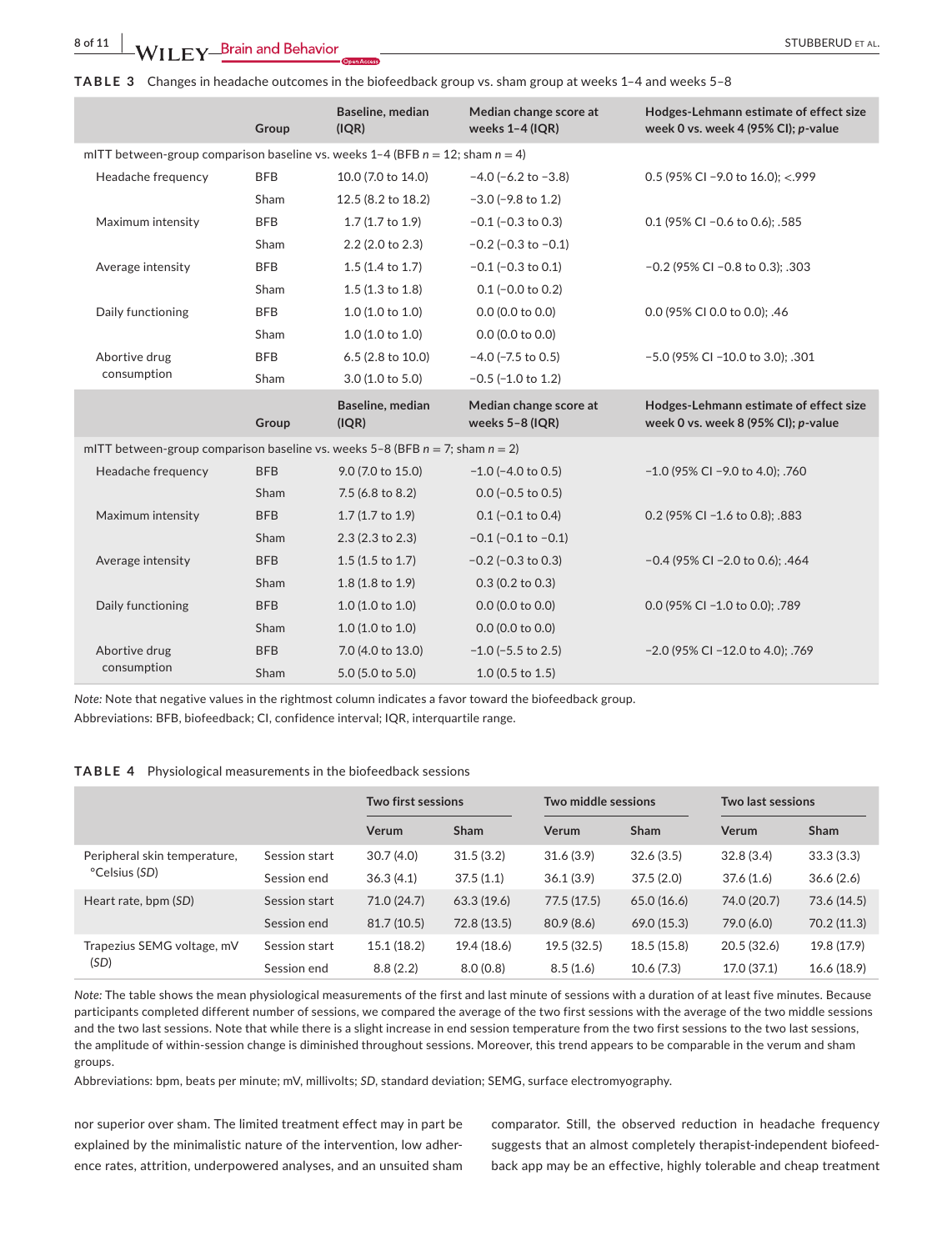

**FIGURE 2** Visualization of raw physiological data over the course of all biofeedback sessions for patients in the verum group. The thick lines represent mean raw physiological value averaged over a moving window of three sessions. The shaded gray area represents the corresponding moving average of one standard deviation from the mean. Note the slight increasing trend in finger temperature, and slight decreasing trend in minimum heart rate and maximum muscle tension up to session 40. The number of participants completing more than 40 sessions was low, thus yielding the highly variable trends in session 40–60

option, provided significant alterations to the treatment setup and study design are made. Future iterations of the intervention should include a more comprehensive intervention and ensure increased adherence through means such as gamification. Future studies of the intervention should strongly consider a noninferiority study design with an active comparison group and be powered to detect small, but clinically relevant, treatment effects.

#### **ACKNOWLEDGMENTS**

The authors thank all study participants.

# **CONFLICTS OF INTEREST**

NTNU Norwegian University of Science and Technology and St. Olavs Hospital, Trondheim University Hospital may benefit financially from the commercialization of the proposed treatment through future possible intellectual properties. This may include financial benefits to the authors of this article. Dr. Stubberud is a co-founder of the Nordic Brain Tech AS, a spin-off company that was established based on the proposed treatment in this and previous studies at the NTNU Norwegian University of Science and Technology. Dr. Stubberud is a co-inventor of the proposed treatment in this study and may benefit financially from a license agreement between Nordic Brain Tech AS and NTNU Norwegian University of Science and Technology. Dr. Linde is a co-inventor of the proposed treatment in this study and may benefit financially from a license agreement between Nordic Brain Tech AS and NTNU Norwegian University of Science and Technology. Dr. Brenner declares no potential conflicts of interest concerning the research, authorship, or publication of this article. Dr. Heier declares no potential conflicts of interest concerning the research, authorship, or publication of this article. Dr. Olsen is a co-founder of the Nordic Brain Tech AS, a spin-off company that was established based on the proposed treatment in this and previous studies at the NTNU Norwegian University of Science and Technology. Dr. Olsen is a co-inventor of the proposed treatment in this study and may benefit financially from a license agreement between Nordic Brain Tech AS and NTNU Norwegian University of Science and Technology. Dr. Aamodt declares no potential conflicts of interest concerning the research, authorship, or publication of this article. Mrs. Gravdahl declares no potential conflicts of interest concerning the research, authorship, or publication of this article. Dr. Tronvik is a co-founder of the Nordic Brain Tech AS, a spin-off company that was established based on the proposed treatment in this and previous studies at the NTNU Norwegian University of Science and Technology. Dr. Tronvik is a co-inventor of the proposed treatment in this study and may benefit financially from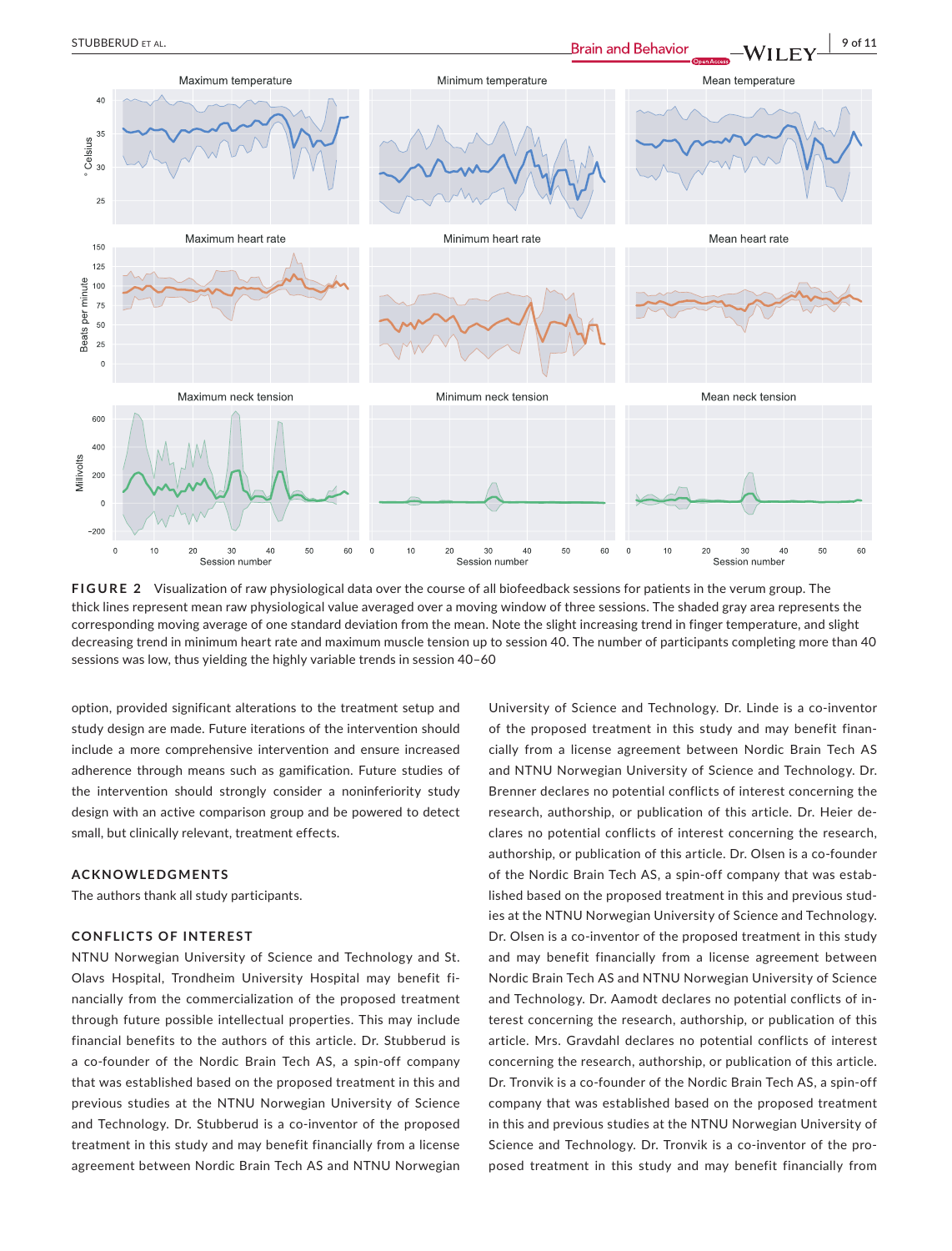**10 of 11 A/II EV Brain and Behavior** *CONSERVER AL.* STUBBERUD ET AL.

a license agreement between Nordic Brain Tech AS and NTNU Norwegian University of Science and Technology.

# **AUTHOR CONTRIBUTIONS**

AS: study concept, study design, data collection, data management, data analysis, interpretation of data, drafting and revision of manuscript. ML: study concept, study design, interpretation of data and revision of manuscript. EB: data collection, interpretation of data, drafting and revision of manuscript. MH: data collection, interpretation of data, drafting and revision of manuscript. AO: study concept, study design, interpretation of data and revision of manuscript. AHA: study design, interpretation of data and revision of manuscript. ET: study concept, study design, interpretation of data and revision of manuscript.

#### **PEER REVIEW**

The peer review history for this article is available at [https://publo](https://publons.com/publon/10.1002/brb3.1974) [ns.com/publon/10.1002/brb3.1974.](https://publons.com/publon/10.1002/brb3.1974)

# **DATA AVAILABILITY STATEMENT**

The minimum dataset required to replicate this study contains personal data and is not publicly available.

### **ORCID**

*Anker Stubberud* <https://orcid.org/0000-0003-0934-9914>

#### **REFERENCES**

- Autret, A., Valade, D., & Debiais, S. (2012). Placebo and other psychological interactions in headache treatment. *The Journal of Headache and Pain*, *13*, 191–198. <https://doi.org/10.1007/s10194-012-0422-0>
- Burke, E. J., & Andrasik, F. (1989). Home- vs. clinic-based biofeedback treatment for pediatric migraine: Results of treatment through oneyear follow-up. *Headache: the Journal of Head and Face Pain*, *29*, 434– 440. <https://doi.org/10.1111/j.1526-4610.1989.hed2907434.x>
- El-Chammas, K., Keyes, J., Thompson, N., Vijayakumar, J., Becher, D., & Jackson, J. L. (2013). Pharmacologic treatment of pediatric headaches: A meta-analysis. *JAMA Pediatrics*, *167*, 250–258. [https://doi.](https://doi.org/10.1001/jamapediatrics.2013.508) [org/10.1001/jamapediatrics.2013.508](https://doi.org/10.1001/jamapediatrics.2013.508)
- Fisher, E., Law, E., Dudeney, J., Palermo, T. M., Stewart, G., & Eccleston, C. (2018). Psychological therapies for the management of chronic and recurrent pain in children and adolescents. *Cochrane Database of Systematic Reviews*. [https://doi.org/10.1002/14651858.CD003968.](https://doi.org/10.1002/14651858.CD003968.pub5) [pub5](https://doi.org/10.1002/14651858.CD003968.pub5)
- Gewirtz, A., & Minen, M. (2019). Adherence to behavioral therapy for migraine: Knowledge to date, mechanisms for assessing adherence, and methods for improving adherence. *Current Pain and Headache Reports*, *23*, 3. <https://doi.org/10.1007/s11916-019-0739-3>
- Guarnieri, P., & Blanchard, E. B. (1990). Evaluation of home-based thermal biofeedback treatment of pediatric migraine headache. *Biofeedback and Self-regulation*, *15*, 179–184. <https://doi.org/10.1007/BF00999148>
- Headache Classification Committee of the International Headache Society (IHS). (2018). The International Classification of Headache Disorders, 3rd edition. *Cephalalgia*, *38*, 1–211. [https://doi.](https://doi.org/10.1177/0333102417738202) [org/10.1177/0333102417738202](https://doi.org/10.1177/0333102417738202)
- Johanson, G. A., & Brooks, G. P. (2010). Initial scale development: Sample size for pilot studies. *Educational and Psychological Measurement*, *70*, 394–400.
- Krogh, A. B., Larsson, B., & Linde, M. (2015). Prevalence and disability of headache among Norwegian adolescents: A cross-sectional school-based study. *Cephalalgia*, *35*(13), 1181–1191. [https://doi.](https://doi.org/10.1177/0333102415573512) [org/10.1177/0333102415573512](https://doi.org/10.1177/0333102415573512)
- Lalloo, C., Jibb, L. A., Rivera, J., Agarwal, A., & Stinson, J. N. (2015). "There's a pain app for that": Review of patient-targeted smartphone applications for pain management. *The Clinical Journal of Pain*, *31*, 557–563.
- Lehrer, P., & Eddie, D. (2013). Dynamic processes in regulation and some implications for biofeedback and biobehavioral interventions. *Applied Psychophysiology and Biofeedback*, *38*, 143–155. [https://doi.](https://doi.org/10.1007/s10484-013-9217-6) [org/10.1007/s10484-013-9217-6](https://doi.org/10.1007/s10484-013-9217-6)
- Lisspers, J., Öst, L.-G., & Skagerberg, B. (1992). Clinical effects of biofeedback treatment in migraine: The relation to achieved self-control and pretreatment predictors. *Cognitive Behaviour Therapy*, *21*, 171–190.
- Minen, M. T., Adhikari, S., Seng, E. K., Berk, T. Jinich, S., Powers, W. S., & Lipton, B. R. (2019). Smartphone-based migraine behavioral therapy: A single-arm study with assessment of mental health predictors. *NPJ Digital Medicine*, *2*, 1–9. <https://doi.org/10.1038/s41746-019-0116-y>
- Minen, M. T., Torous, J., Raynowska, J., Piazza, A., Grudzen, C., Powers, S., Lipton, R., & Sevick, M. A. (2016). Electronic behavioral interventions for headache: A systematic review. *Journal of Headache Pain*, *17*, 51. <https://doi.org/10.1186/s10194-016-0608-y>
- Mosadeghi-Nik, M., Askari, M. S., & Fatehi, F. (2016). Mobile health (mHealth) for headache disorders: A review of the evidence base. *Journal of Telemedicine and Telecare*, *22*, 472–477.
- Mullinix, J. M., Norton, B. J., Hack, S., & Fishman, M. (1978). Skin temperature biofeedback and migraine. *Headache*, *17*, 242–244. [https://](https://doi.org/10.1111/j.1526-4610.1978.hed1706242.x) [doi.org/10.1111/j.1526-4610.1978.hed1706242.x](https://doi.org/10.1111/j.1526-4610.1978.hed1706242.x)
- Nestoriuc, Y., & Martin, A. (2007). Efficacy of biofeedback for migraine: A meta-analysis. *Pain*, *128*, 111–127. [https://doi.org/10.1016/j.](https://doi.org/10.1016/j.pain.2006.09.007) [pain.2006.09.007](https://doi.org/10.1016/j.pain.2006.09.007)
- Oskoui, M., Pringsheim, T., Billinghurst, L., Potrebic, S., Gersz, E. M., Gloss, D., Holler-Managan, Y., Leininger, E., Licking, N., Mack, K., Powers, S. W., Sowell, M., Victorio, M. C., Yonker, M., Zanitsch, H., & Hershey, A. D. (2019). Practice guideline update summary: Pharmacologic treatment for pediatric migraine prevention: Report of the Guideline Development, Dissemination, and Implementation Subcommittee of the American Academy of Neurology and the American Headache Society. *Neurology*, *93*, 500–509. [https://doi.](https://doi.org/10.1212/wnl.0000000000008105) [org/10.1212/wnl.0000000000008105](https://doi.org/10.1212/wnl.0000000000008105)
- Penzien, D. B., Irby, M. B., Smitherman, T. A., Rains, J. C., & Houle, T. T. (2015). Well-established and empirically supported behavioral treatments for migraine. *Current Pain and Headache Reports*, *19*, 34. <https://doi.org/10.1007/s11916-015-0500-5>
- Penzien, D. B., Rains, J. C., & Andrasik, F. (2002). Behavioral management of recurrent headache: Three decades of experience and empiricism. *Applied Psychophysiology and Biofeedback*, *27*, 163–181.
- Powers, S. W., Coffey, C. S., Chamberlin, L. A., Ecklund, D. J., Klingner, E. A., Yankey, J. W., Korbee, L. L., Porter, L. L., & Hershey, A. D. (2017). Trial of Amitriptyline, Topiramate, and placebo for pediatric migraine. *New England Journal of Medicine*, *376*, 115–124. [https://doi.](https://doi.org/10.1056/NEJMoa1610384) [org/10.1056/NEJMoa1610384](https://doi.org/10.1056/NEJMoa1610384)
- Powers, S. W., Mitchell, M. J., Byars, K. C., Bentti, A.-L., LeCates, S. L., & Hershey, A. D. (2001). A pilot study of one-session biofeedback training in pediatric headache. *Neurology*, *56*, 133. [https://doi.](https://doi.org/10.1212/WNL.56.1.133) [org/10.1212/WNL.56.1.133](https://doi.org/10.1212/WNL.56.1.133)
- Pramana, G., Parmanto, B., Lomas, J., Lindhiem, O., Kendall, P. C., & Silk, J. (2018). Using mobile health gamification to facilitate cognitive behavioral therapy skills practice in child anxiety treatment: Open clinical trial. *JMIR Serious Games*, *6*, e9. <https://doi.org/10.2196/games.8902>
- Ramsey, R. R., Ryan, J. L., Hershey, A. D., Powers, S. W., Aylward, B. S., & Hommel, K. A. (2014). Treatment adherence in patients with